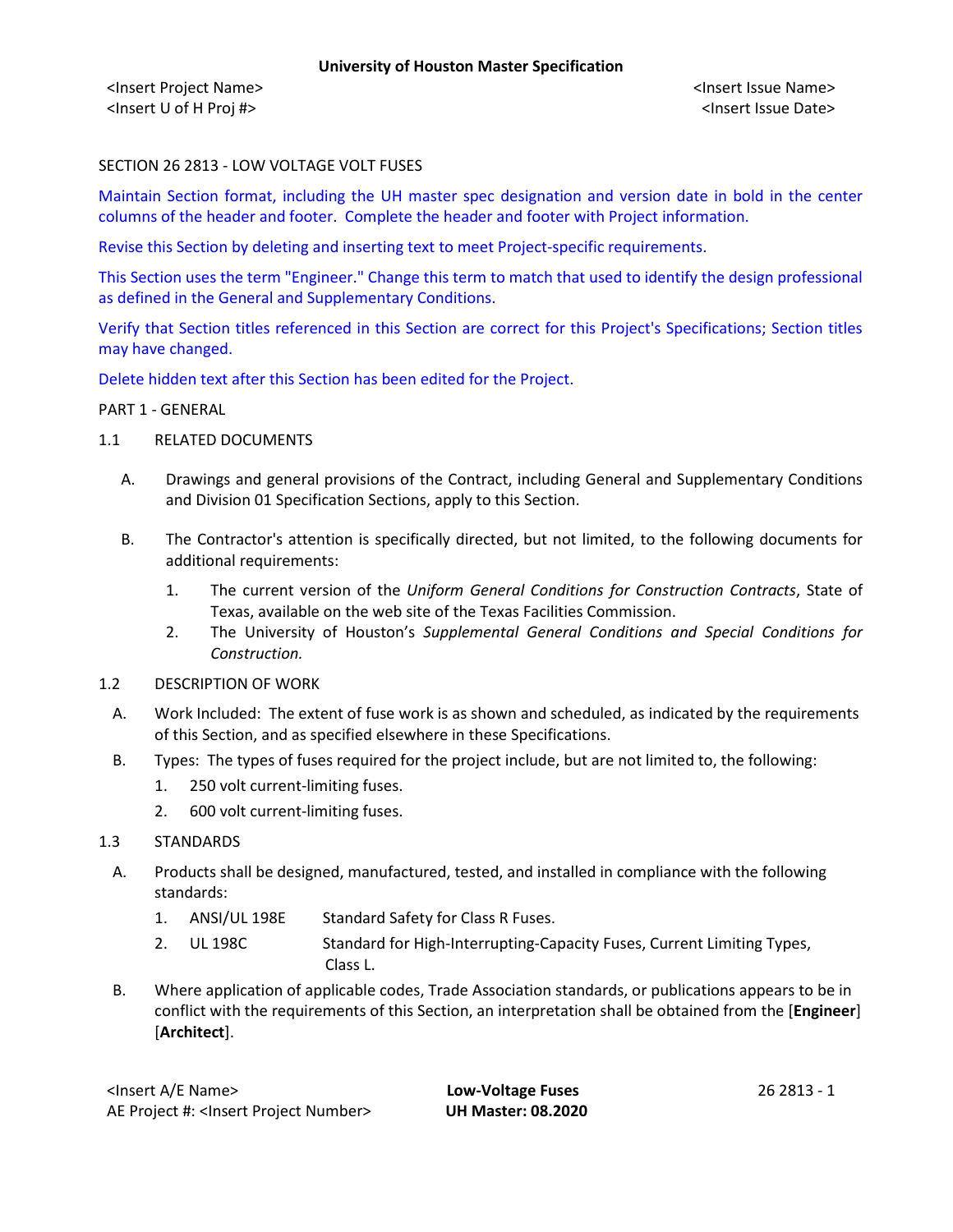<Insert Project Name> <Insert Issue Name> <Insert U of H Proj #> <Insert Issue Date>

# 1.4 QUALITY ASSURANCE

- A. Manufacturers: Provide products produced by Eaton Bussmann Manufacturing.
	- 1. The Contractor shall base his proposal upon Eaton by Bussmann fuses. If the Contractor wishes to use fuses other than specified, and produced by one of the manufacturers listed below, written request shall be submitted to the Engineer for approval review as required in Section 26 0001 "Electrical General Provisions", under "Prior Approval", together with proof that the substituted fuses "are equal", and that all proposed fuses have been selected for proper fuse coordination with all components of the power system.
		- a. Mersen.
		- b. Littelfuse.
- B. Coordination: All fuses shall be from the same manufacturer to facilitate positive selective coordination of protective devices.
- 1.5 SUBMITTALS
	- A. Shop drawing submittals shall include, but not be limited to, the following:
		- 1. Cut sheet submittals shall be provided for all fuse types required for the project.
		- 2. Additional information as required in Section 26 0001 "Electrical General Provisions."
- 1.6 PRODUCT DELIVERY, STORAGE AND HANDLING:
	- A. Store fuses in a clean and dry space and protected from weather. When necessary to store outdoors, elevate materials well above grade and enclose with durable, waterproof wrapping.

### PART 2 - PRODUCTS

- 2.1 250/600 VOLT CURRENT-LIMITING FUSES
	- A. General: Provide 200,000 amperes interrupting capacity (AIC) current-limiting fuses of the current ratings shown and with a voltage rating equal to or greater than the voltage at the point of application.
	- B. Types:
		- 1. Fuses in circuits supplying individual motors, groups of motors or loads including motors, 600 amperes or less, shall be UL Class RK1 true dual-element, time-delay fuses, unless otherwise shown. Dual-element fuses must hold 500 percent of rated current for a minimum of 10 seconds and clear 20 times rated current in 0.01 seconds or less.
		- 2. Fuses in circuits supplying individual motors, groups of motors or loads including motors, 601 to 4000 amperes, shall be UL Class L time-delay fuses, unless otherwise shown. Time delay fuses shall hold 500 percent of rated current for 4 seconds and clear 20 times rated current in 0.01 seconds or less.
		- 3. Fuses in circuits supplying other than motor loads, 600 amperes or less, shall be UL Class RK1 true dual-element, time-delay fuses, unless otherwise shown. Dual-element fuses must hold 500 percent of rated current for a minimum of 10 seconds and clear 20 times rated current in 0.01 seconds or less.